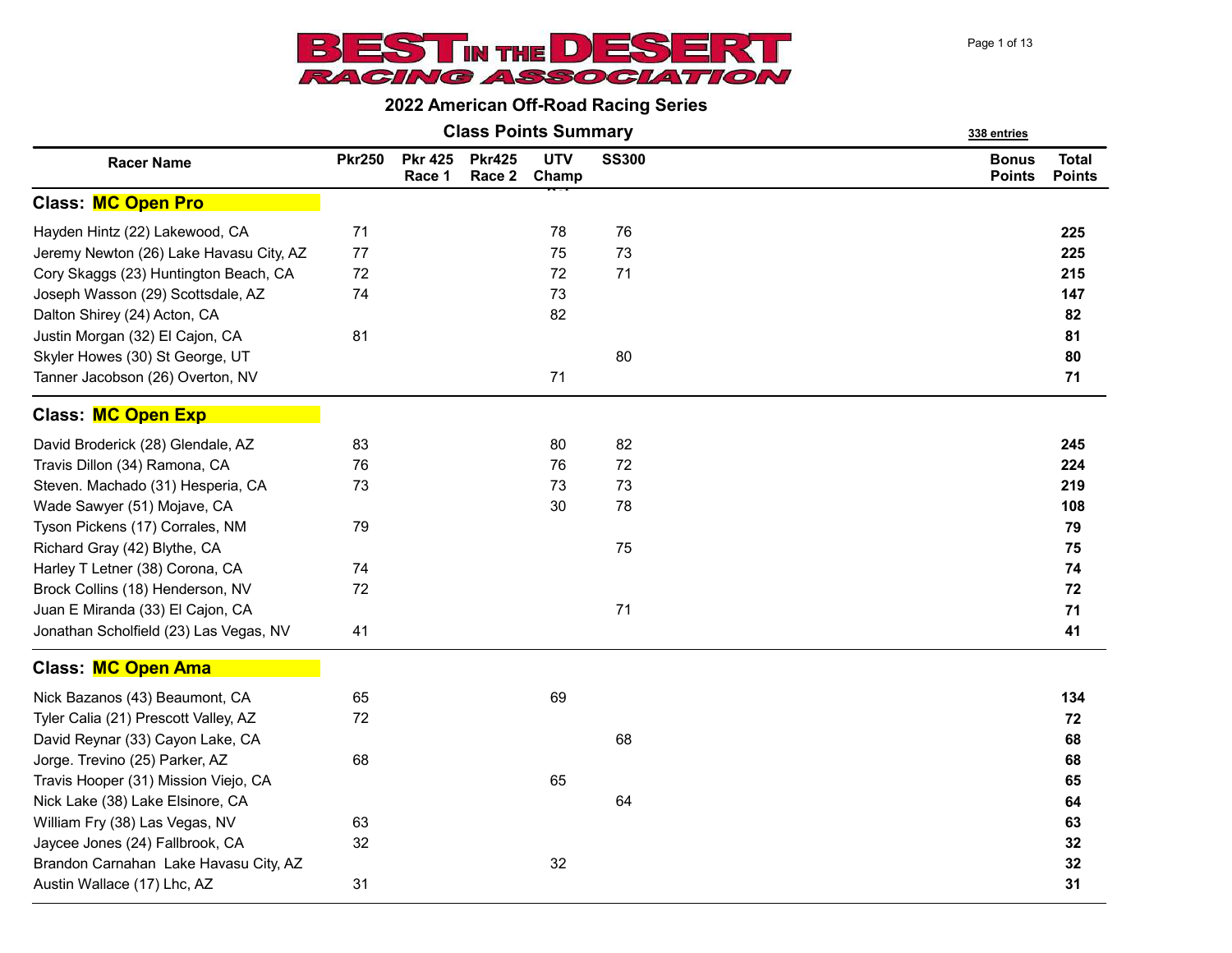

|                                                                                                                                              |                |                          |                         | <b>Class Points Summary</b> |                | 338 entries                                                    |  |  |
|----------------------------------------------------------------------------------------------------------------------------------------------|----------------|--------------------------|-------------------------|-----------------------------|----------------|----------------------------------------------------------------|--|--|
| <b>Racer Name</b>                                                                                                                            | <b>Pkr250</b>  | <b>Pkr 425</b><br>Race 1 | <b>Pkr425</b><br>Race 2 | <b>UTV</b><br>Champ         | <b>SS300</b>   | <b>Total</b><br><b>Bonus</b><br><b>Points</b><br><b>Points</b> |  |  |
| Class: MC 399 Pro                                                                                                                            |                |                          |                         |                             |                |                                                                |  |  |
| Breyland Hellebrand (20) Las Vegas, NV<br>Jarrod Wheeler (45) Henderson, NV                                                                  | 77             |                          |                         | 77                          | 74<br>78       | 228<br>78                                                      |  |  |
| Class: MC 399 Exp                                                                                                                            |                |                          |                         |                             |                |                                                                |  |  |
| Starley. Stevens (52) Unk,                                                                                                                   |                |                          |                         |                             | 77             | 77                                                             |  |  |
| <b>Class: MC Lites Exp</b>                                                                                                                   |                |                          |                         |                             |                |                                                                |  |  |
| Tony Nolen (15) Henderson, NV<br>Ethan Drake (15) Henderson, NV<br>Mathew Vendetti (15) Las Vegas, NV                                        | 72<br>79<br>75 |                          |                         | 78<br>74                    | 78<br>74       | 228<br>227<br>75                                               |  |  |
| <b>Class: MC Ov30 Pro</b>                                                                                                                    |                |                          |                         |                             |                |                                                                |  |  |
| Chris Brown (39) Las Vegas, NV<br>Robby Brockman (34) El Cajon, CA<br>Danny. Cooper (47) Las Vegas, NV                                       | 78<br>74       |                          |                         | 74<br>78                    | 75<br>42<br>79 | 227<br>194<br>79                                               |  |  |
| Class: MC Ov30 Exp                                                                                                                           |                |                          |                         |                             |                |                                                                |  |  |
| Jarrod Wheeler (45) Henderson, NV<br>Robert. Youngs (33) El Cajon, CA<br>Branden Siebenhaar (34) Gilroy, CA                                  | 77             |                          |                         | 78<br>44                    |                | 78<br>77<br>44                                                 |  |  |
| Class: MC Ov40 Exp                                                                                                                           |                |                          |                         |                             |                |                                                                |  |  |
| Vance Allen (50) Henderson, NV<br>Christopher Surowiec (48) Las Vegas, NV                                                                    | 78<br>44       |                          |                         | 78<br>74                    | 44<br>78       | 200<br>196                                                     |  |  |
| Class: MC Ov50 Exp                                                                                                                           |                |                          |                         |                             |                |                                                                |  |  |
| Paul Palmer (59) La Habra Heights, CA<br>Darrel Francke (57) Blackfoot, ID<br>Ronald Bangma (58) Kingman, AZ<br>Marty Pedi (64) Wittmann, AZ | 78<br>44       |                          |                         | 80<br>73<br>76<br>71        | 77             | 235<br>117<br>76<br>71                                         |  |  |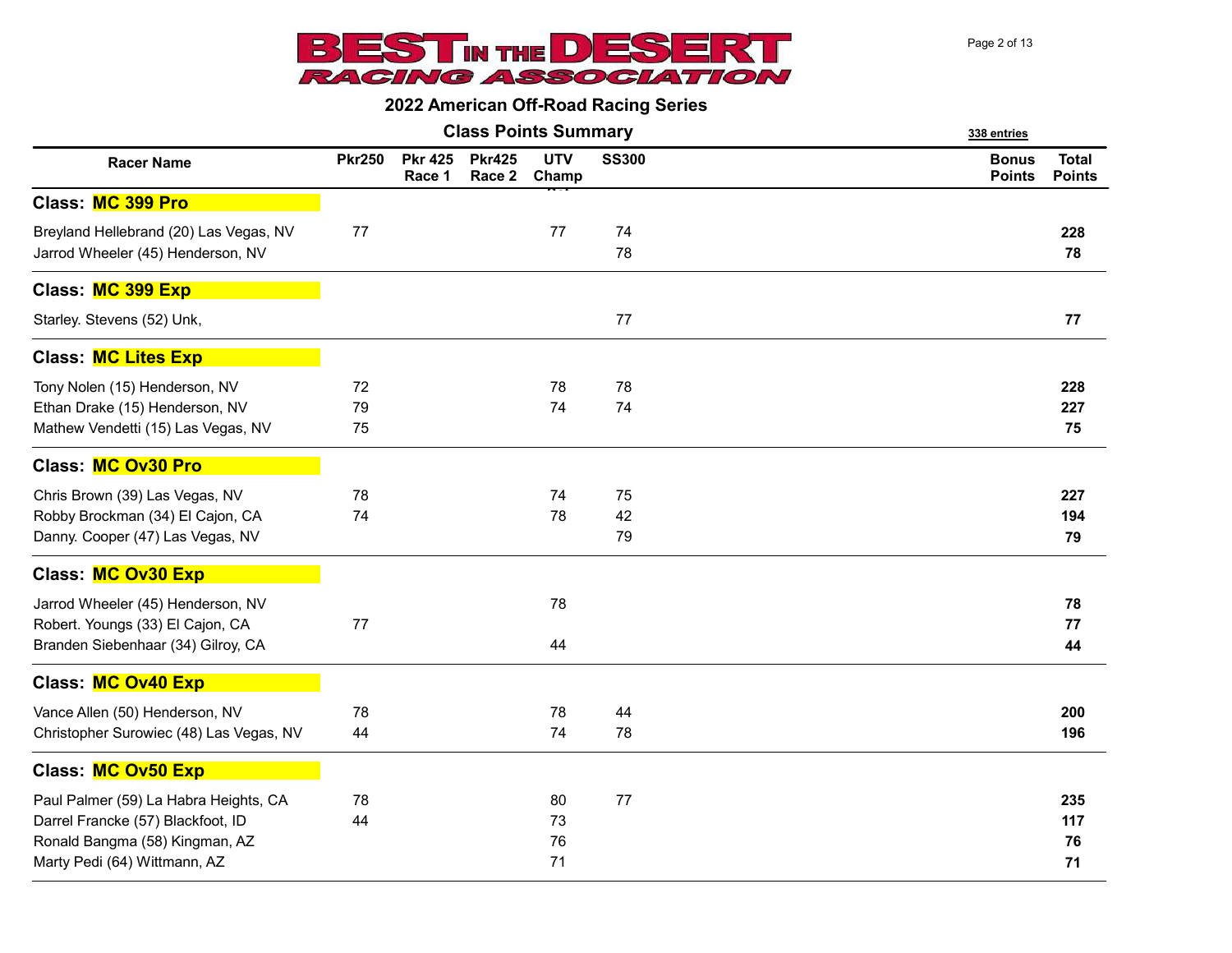

|                                                                   |               |                          |                         | <b>Class Points Summary</b> |              | 338 entries                   |                               |  |
|-------------------------------------------------------------------|---------------|--------------------------|-------------------------|-----------------------------|--------------|-------------------------------|-------------------------------|--|
| <b>Racer Name</b>                                                 | <b>Pkr250</b> | <b>Pkr 425</b><br>Race 1 | <b>Pkr425</b><br>Race 2 | <b>UTV</b><br>Champ         | <b>SS300</b> | <b>Bonus</b><br><b>Points</b> | <b>Total</b><br><b>Points</b> |  |
| Class: MC Ov60 Exp                                                |               |                          |                         |                             |              |                               |                               |  |
| Kevin Clarke (62) El Paso, TX<br>Bill Cotton (64) Bakersfield, CA |               |                          |                         | 47                          | 77           |                               | 77<br>47                      |  |
| <b>Class: MC IM Pro</b>                                           |               |                          |                         |                             |              |                               |                               |  |
| Jarrett Curley (19) Page, AZ                                      | 82            |                          |                         | 81                          | 77           |                               | 240                           |  |
| Zach Myers (31) Laveen, AZ                                        | 78            |                          |                         | 74                          | 81           |                               | 233                           |  |
| Dustin Vasquez (29) N. Las Vegas, NV                              | 73            |                          |                         | 71                          | 74           |                               | 218                           |  |
| Colton . Scudder (26) Sparks, NV                                  | 75            |                          |                         | 72                          | 71           |                               | 218                           |  |
| Ryan Marshall (24) Searchlight, NV                                |               |                          |                         | 77                          |              |                               | 77                            |  |
| Michael Campeau (56) Lebec, CA                                    |               |                          |                         |                             | 72           |                               | 72                            |  |
| Dallas Theobald. (34) Saint George, UT                            | 42            |                          |                         |                             |              |                               | 42                            |  |
| Dustin Slade (32) El Cajon, CA                                    | 41            |                          |                         |                             |              |                               | 41                            |  |
| <b>Class: MC IM Exp</b>                                           |               |                          |                         |                             |              |                               |                               |  |
| Taylor Baker (38) Henderson, NV                                   | 71            |                          |                         | 81                          | 73           |                               | 225                           |  |
| Ryder Patridge (18) Orange, CA                                    | 80            |                          |                         | 30                          |              |                               | 110                           |  |
| Ronnie Butterfield (38) Enoch, UT                                 |               |                          |                         |                             | 83           |                               | 83                            |  |
| Wesley Grimshaw (32) Tehachapi, CA                                |               |                          |                         |                             | 79           |                               | 79                            |  |
| Tj Austin (54) Temecula, CA                                       |               |                          |                         | 77                          |              |                               | 77                            |  |
| Brian Robinson (39) American Fork, UT                             |               |                          |                         |                             | 76           |                               | 76                            |  |
| Adam Robledo Mesa, AZ                                             | 76            |                          |                         |                             |              |                               | 76                            |  |
| Slater Skirvin (22) Lake Havasu City, AZ                          |               |                          |                         | 74                          |              |                               | 74                            |  |
| Sam Cutler (30) Coalville, UT                                     |               |                          |                         |                             | 74           |                               | 74                            |  |
| Carl Ficik (52) Rio Rancho, NM                                    | 73            |                          |                         |                             |              |                               | 73                            |  |
| Greg Lyles (32) Colorado Springs, CO                              |               |                          |                         |                             | 72           |                               | 72                            |  |
| Daniel Bott (44) Enoch, UT                                        |               |                          |                         |                             | 71           |                               | 71                            |  |
| Brett Aguilera (23) Las Vegas, NV                                 |               |                          |                         | 30                          |              |                               | 30                            |  |
| <b>Class: MC IM Ama</b>                                           |               |                          |                         |                             |              |                               |                               |  |
| Rick Adair (56) Apache Junction, AZ                               | 69            |                          |                         | 69                          | 62           |                               | 200                           |  |
| Joe Kidd (20) Chandler, AZ                                        | 76            |                          |                         | 63                          | 31           |                               | 170                           |  |
| Christopher Randall (32) Houston, TX                              | 31            |                          |                         | 66                          | 64           |                               | 161                           |  |
| Roy Black (43) Beaumont, CA                                       | 72            |                          |                         | 73                          |              |                               | 145                           |  |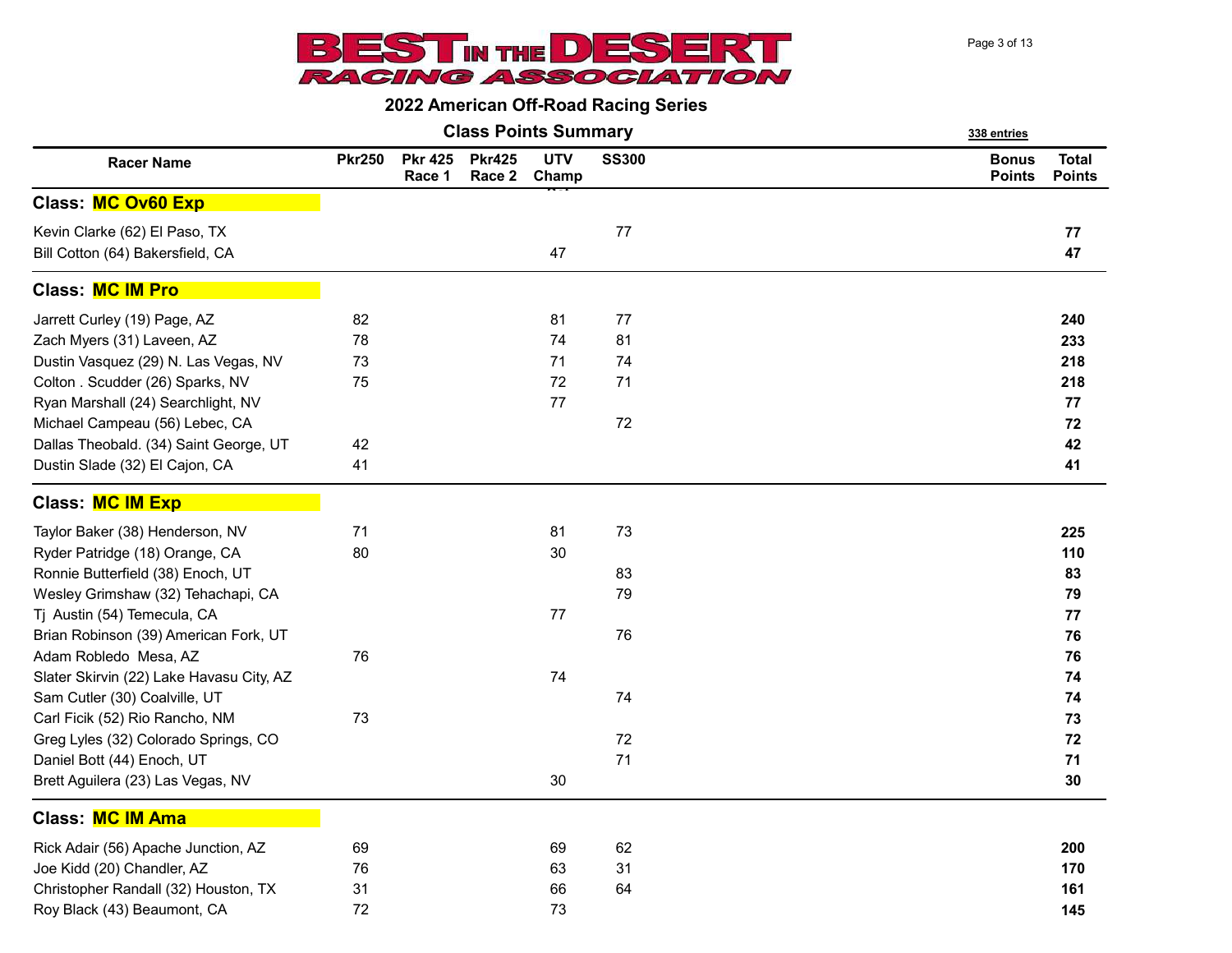

|                                                                  |               |                          |                         | <b>Class Points Summary</b> |       | 338 entries                                                    |  |  |
|------------------------------------------------------------------|---------------|--------------------------|-------------------------|-----------------------------|-------|----------------------------------------------------------------|--|--|
| <b>Racer Name</b>                                                | <b>Pkr250</b> | <b>Pkr 425</b><br>Race 1 | <b>Pkr425</b><br>Race 2 | <b>UTV</b><br>Champ         | SS300 | <b>Total</b><br><b>Bonus</b><br><b>Points</b><br><b>Points</b> |  |  |
| <b>Class: MC IM Ama</b>                                          |               |                          |                         |                             |       |                                                                |  |  |
| Benjamin. Nolting (30) Aurora, CA                                | 63            |                          |                         | 62                          |       | 125                                                            |  |  |
| James Ging (36) Flagstaff, AZ<br>Paul Mumford (37) Leadville, CO | 66            |                          |                         | 30                          | 71    | 96<br>71                                                       |  |  |
| Scott Neilon (52) Peoria, AZ                                     | 67            |                          |                         |                             |       | 67                                                             |  |  |
| Kellen Davies (31) Los Gatos, CA                                 |               |                          |                         |                             | 67    | 67                                                             |  |  |
| David Stoflet (46) Mesa, AZ                                      | 65            |                          |                         |                             |       | 65                                                             |  |  |
| Devin Collie (29) Menifee, CA                                    |               |                          |                         | 64                          |       | 64                                                             |  |  |
| Eric Johnson (58) Gilbert, AZ                                    | 64            |                          |                         |                             |       | 64                                                             |  |  |
| Maxwell Claunch (23) Fallbrook, CA                               | 32            |                          |                         |                             |       | 32                                                             |  |  |
| <b>Class: MC Women Exp</b>                                       |               |                          |                         |                             |       |                                                                |  |  |
| Kimberly Loppnow (28) Banning, CA                                | 77            |                          |                         | 77                          | 77    | 231                                                            |  |  |
| <b>Class: MC Family Exp</b>                                      |               |                          |                         |                             |       |                                                                |  |  |
| Ron Goodwin (55) Las Vegas, NV                                   |               |                          |                         | 77                          | 30    | 107                                                            |  |  |
| Aaron Volle (34) Penryn, CA                                      |               |                          |                         |                             | 78    | 78                                                             |  |  |
| <b>Class: Quad Pro</b>                                           |               |                          |                         |                             |       |                                                                |  |  |
| Don Higbee (54) Lake Havasu, AZ                                  |               |                          |                         | 77                          |       | ${\bf 77}$                                                     |  |  |
| Class: <b>Quad Exp</b>                                           |               |                          |                         |                             |       |                                                                |  |  |
| Zachary. Hayward (43) Lemon Grove, CA                            | 77            |                          |                         | 76                          | 74    | 227                                                            |  |  |
| Cowboy Cerrone (39) Edgewood, NM                                 |               |                          |                         | 80                          |       | 80                                                             |  |  |
| Alan Romans (52) Pahrump, NV                                     |               |                          |                         |                             | 78    | 78                                                             |  |  |
| Rachel. Bosemer (29) Laguna Hills, CA                            |               |                          |                         | 43                          |       | 43                                                             |  |  |
| Patty Blais (55) Apple Valley, CA                                |               |                          |                         | 30                          |       | 30                                                             |  |  |
| <b>Class: Quad IM Exp</b>                                        |               |                          |                         |                             |       |                                                                |  |  |
| Kyle Standage (30) Lake Havasu City, AZ                          | 80            |                          |                         | 78                          | 42    | 200                                                            |  |  |
| Kyle Ferry (38) Patterson, CA                                    | 76            |                          |                         | 30                          |       | 106                                                            |  |  |
| Bret Greenholz (38) West Haven, UT                               |               |                          |                         |                             | 79    | 79                                                             |  |  |
| David Arnold (46) Reno, NV                                       |               |                          |                         |                             | 75    | 75                                                             |  |  |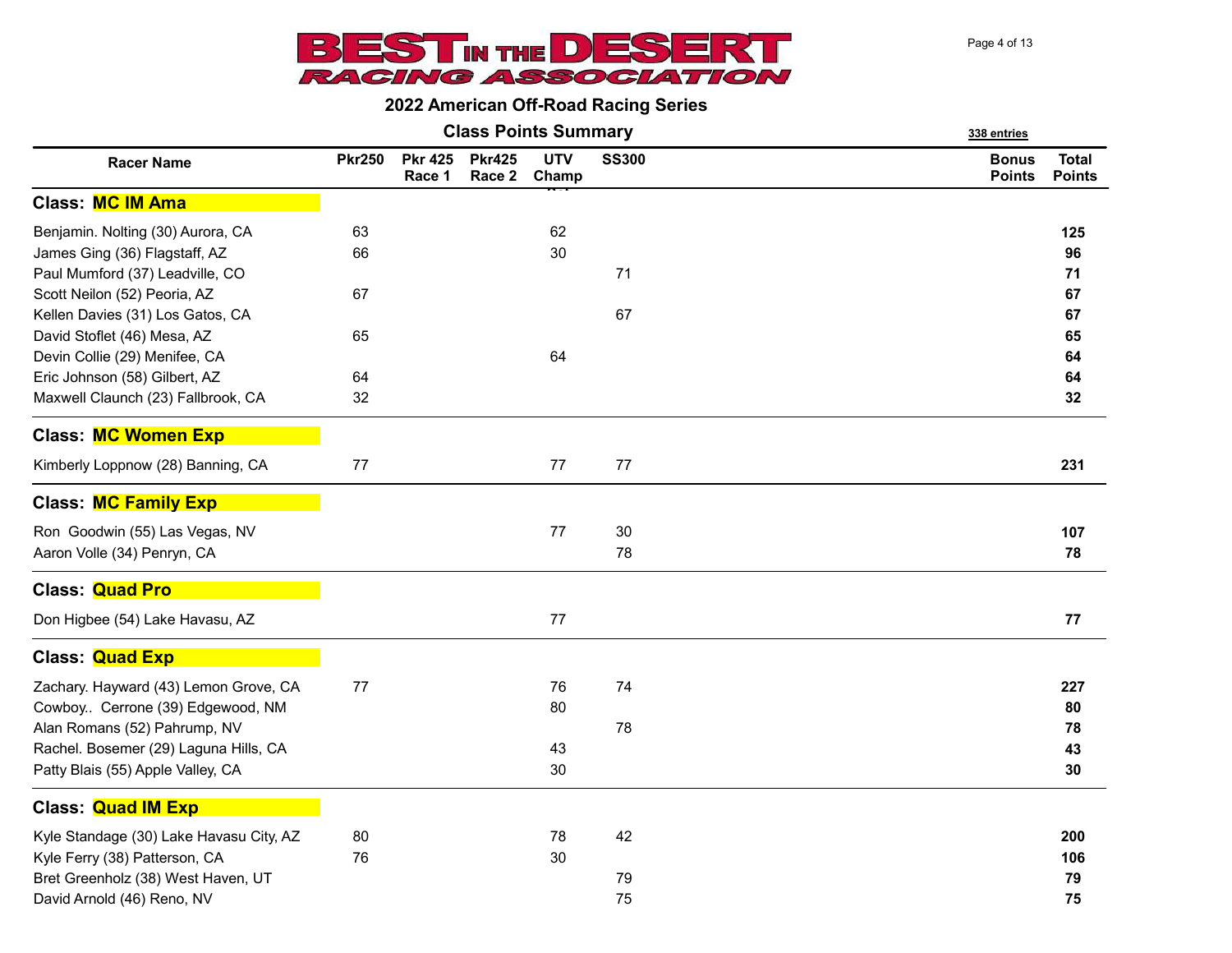

|                                         |               |                          |                         | <b>Class Points Summary</b> |              | 338 entries                   |                               |  |
|-----------------------------------------|---------------|--------------------------|-------------------------|-----------------------------|--------------|-------------------------------|-------------------------------|--|
| <b>Racer Name</b>                       | <b>Pkr250</b> | <b>Pkr 425</b><br>Race 1 | <b>Pkr425</b><br>Race 2 | <b>UTV</b><br>Champ         | <b>SS300</b> | <b>Bonus</b><br><b>Points</b> | <b>Total</b><br><b>Points</b> |  |
| <b>Class: Quad IM Exp</b>               |               |                          |                         |                             |              |                               |                               |  |
| Layne Fryar (17) Surprise, AZ           | 43            |                          |                         |                             |              |                               | 43                            |  |
| Shawn Thompson (52) Parker, AZ          | 41            |                          |                         |                             |              |                               | 41                            |  |
| <b>Class: 3 Wheel Exp</b>               |               |                          |                         |                             |              |                               |                               |  |
| David Ham (50) Buckeye, AZ              | 47            |                          |                         | 47                          | $77 \,$      |                               | 171                           |  |
| <b>Class: UTV N/A Pro</b>               |               |                          |                         |                             |              |                               |                               |  |
| Josh Row (32) Lakeside, CA              | 94            |                          |                         | 95                          | 97           |                               | 286                           |  |
| Max Eddy (39) Barstow, CA               | 88            |                          |                         | 91                          | 101          |                               | 280                           |  |
| Michael Sandoval (21) Fallbrook, CA     | 101           |                          |                         | 82                          | 90           |                               | 273                           |  |
| Cadence Cowan (16) Lake Havasu City, AZ | 82            |                          |                         | 81                          | 91           |                               | 254                           |  |
| Kaden Danbury (14) Vista, CA            | 85            |                          |                         | 80                          | 84           |                               | 249                           |  |
| John . Koltura (16) Yorba Linda, CA     | 89            |                          |                         | 47                          | 77           |                               | 213                           |  |
| Ron Turrell (53) Mesa, AZ               | 47            |                          |                         | 79                          | 83           |                               | 209                           |  |
| Shandy Kittleson (42) Katy, TX          | 84            |                          |                         | 45                          | 78           |                               | 207                           |  |
| Ethan. Groom (15) Temecula, CA          |               |                          |                         | 86                          | 94           |                               | 180                           |  |
| Cash. Shaleen (13) Lake Elsinore, CA    | 45            |                          |                         | 88                          | 44           |                               | 177                           |  |
| Robert Vanbeekum (49) Queen Creek, AZ   | 97            |                          |                         | 78                          |              |                               | 175                           |  |
| Zachary Kisman (28) Sparks, NV          | 50            |                          |                         | 44                          | 81           |                               | 175                           |  |
| Michael Pascarella (35) Ridgecrest, CA  | 42            |                          |                         | 84                          | 30           |                               | 156                           |  |
| Aaron Clark (47) Brea, CA               | 51            |                          |                         |                             | 82           |                               | 133                           |  |
| Richard Sain (46) Blythe, CA            | 86            |                          |                         | 46                          |              |                               | 132                           |  |
| Chad Thornton (50) Farmington, NM       | 44            |                          |                         |                             | 80           |                               | 124                           |  |
| Dominick Gaglione (42) Henderson, NV    | 91            |                          |                         | 30                          |              |                               | 121                           |  |
| Aspen. Chournos (25) St George, UT      |               |                          |                         | 30                          | 87           |                               | 117                           |  |
| George Felix (65) Dickinson, TX         | 83            |                          |                         |                             | 30           |                               | 113                           |  |
| Dallas Gonzalez (16) Fort Mahave, AZ    | 92            |                          |                         |                             |              |                               | 92                            |  |
| Austin Bolton (27) Corona, CA           |               |                          |                         |                             | 92           |                               | 92                            |  |
| Jason Brisco (48) Huntington Beach, CA  | 90            |                          |                         |                             |              |                               | 90                            |  |
| Joe Bolton (64) Corona, CA              |               |                          |                         |                             | 89           |                               | 89                            |  |
| Kaden . Wells (23) Apple Valley, UT     |               |                          |                         |                             | 88           |                               | 88                            |  |
| Corbin Wells (25) Washington, UT        | 87            |                          |                         |                             |              |                               | 87                            |  |
| Armando Maldonado (35) Cypress, TX      |               |                          |                         |                             | 86           |                               | 86                            |  |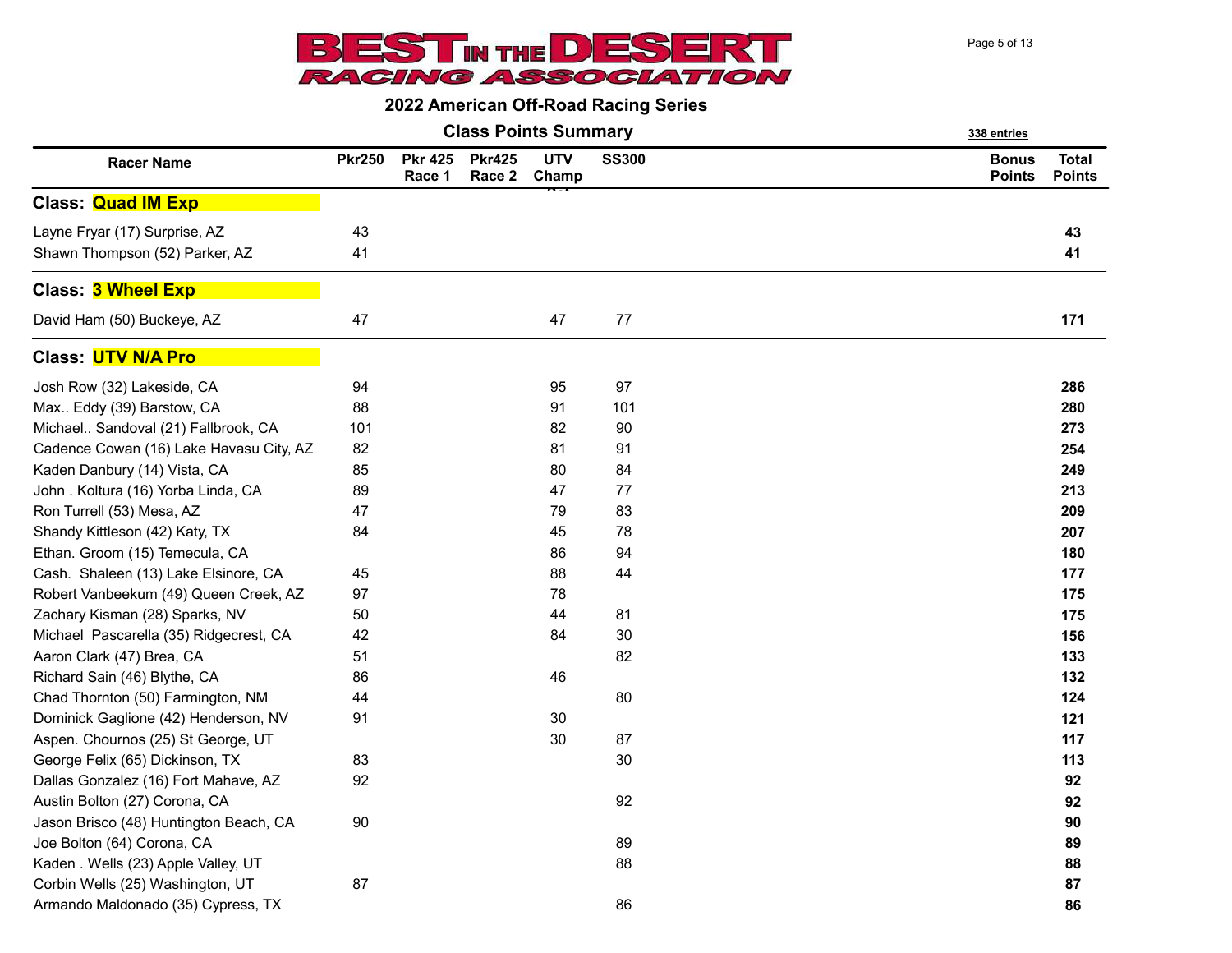

| <b>Class Points Summary</b> | 338 entries |
|-----------------------------|-------------|
|-----------------------------|-------------|

| <b>Racer Name</b>                               | <b>Pkr250</b> | <b>Pkr 425</b><br>Race 1 | <b>Pkr425</b><br>Race 2 | <b>UTV</b><br>Champ | <b>SS300</b> | <b>Bonus</b><br><b>Points</b> | <b>Total</b><br><b>Points</b> |
|-------------------------------------------------|---------------|--------------------------|-------------------------|---------------------|--------------|-------------------------------|-------------------------------|
| Class: <mark>UTV N/A Pro</mark>                 |               |                          |                         |                     |              |                               |                               |
| Wes Richey (41) Coronado, CA                    |               |                          |                         | 85                  |              |                               | 85                            |
| Dean Yale (53) San Diego, CA                    |               |                          |                         |                     | 85           |                               | 85                            |
| Angie Mitchell (52) Henderson, NV               |               |                          |                         | 83                  |              |                               | 83                            |
| Robert Campbell (30) Las Vegas, NV              |               |                          |                         |                     | 79           |                               | 79                            |
| Max Gordon (14) Charlotte, NC                   | 48            |                          |                         | 30                  |              |                               | 78                            |
| Michael. Meurer (57) Sedalia, CO                |               |                          |                         |                     | 76           |                               | 76                            |
| Ryan Anderson (26) Hesperia, CA                 | 49            |                          |                         |                     |              |                               | 49                            |
| Ethan Ebert (16) Marana, AZ                     | 46            |                          |                         |                     |              |                               | 46                            |
| Carey Mccandless (31) Saint George, UT          |               |                          |                         |                     | 45           |                               | 45                            |
| Joshua Grenwalt (37) Parker, AZ                 | 43            |                          |                         |                     |              |                               | 43                            |
| Mike Podratz (52) Winchester, CA                |               |                          |                         |                     | 43           |                               | 43                            |
| Brayden Baker (19) Yorba Linda, CA              | 30            |                          |                         |                     |              |                               | 30                            |
| Class: <mark>UTV Turbo Pro</mark>               |               |                          |                         |                     |              |                               |                               |
| Vito Ranuio (42) Stockton, CA                   | 115           |                          |                         | 99                  | 106          |                               | 320                           |
| Joe Terrana (21) Las Vegas, NV                  | 108           |                          |                         | 106                 | 102          |                               | 316                           |
| Dustin Jones (37) Bossier City, LA              | 112           |                          |                         | 91                  | 99           |                               | 302                           |
| Jason Murray (39) Corona, CA                    | 107           |                          |                         | 101                 | 93           |                               | 301                           |
| Matt Burroughs (53) Norco, CA                   | 106           |                          |                         | 98                  | 94           |                               | 298                           |
| Sierra. Romo (21) Henderson, NV                 | 104           |                          |                         | 95                  | 91           |                               | 290                           |
| Phil Blurton (35) Auburn, CA                    | 119           |                          |                         | 110                 | 51           |                               | 280                           |
| Evan Striplin (18) Blythe, CA                   | 91            |                          |                         | 100                 | 88           |                               | 279                           |
| Ryan Sims (41) Jarales, NM                      | 97            |                          |                         | 87                  | 90           |                               | 274                           |
| Collin Miller (15) Canyon Lake, CA              | 95            |                          |                         | 92                  | 86           |                               | 273                           |
| Colt Brinkerhoff (34) Laguna Hills, CA          | 101           |                          |                         | 86                  | 85           |                               | 272                           |
| Chase De Sousa Dias (18) Blythe, CA             | 96            |                          |                         | 103                 | 52           |                               | 251                           |
| Andrew Garvey (30) El Centro, CA                | 109           |                          |                         | 52                  | 84           |                               | 245                           |
| Larry Heidler (48) Moreno Valley, CA            | 102           |                          |                         | 48                  | 92           |                               | 242                           |
| Mikey Kelly (15) Anaheim Hills, CA              | 86            |                          |                         | 55                  | 95           |                               | 236                           |
| Cameron. Meister (17) California City, CA       | 89            |                          |                         | 50                  | 96           |                               | 235                           |
| Glen Banta (51) Surprise, AZ                    | 92            |                          |                         | 93                  | 47           |                               | 232                           |
| Jack. Olliges (15) Las Vegas, NV                | 93            |                          |                         | 46                  | 89           |                               | 228                           |
| Michael Mamelli Jr (49) Huntington Beach, CA 87 |               |                          |                         | 44                  | 83           |                               | 214                           |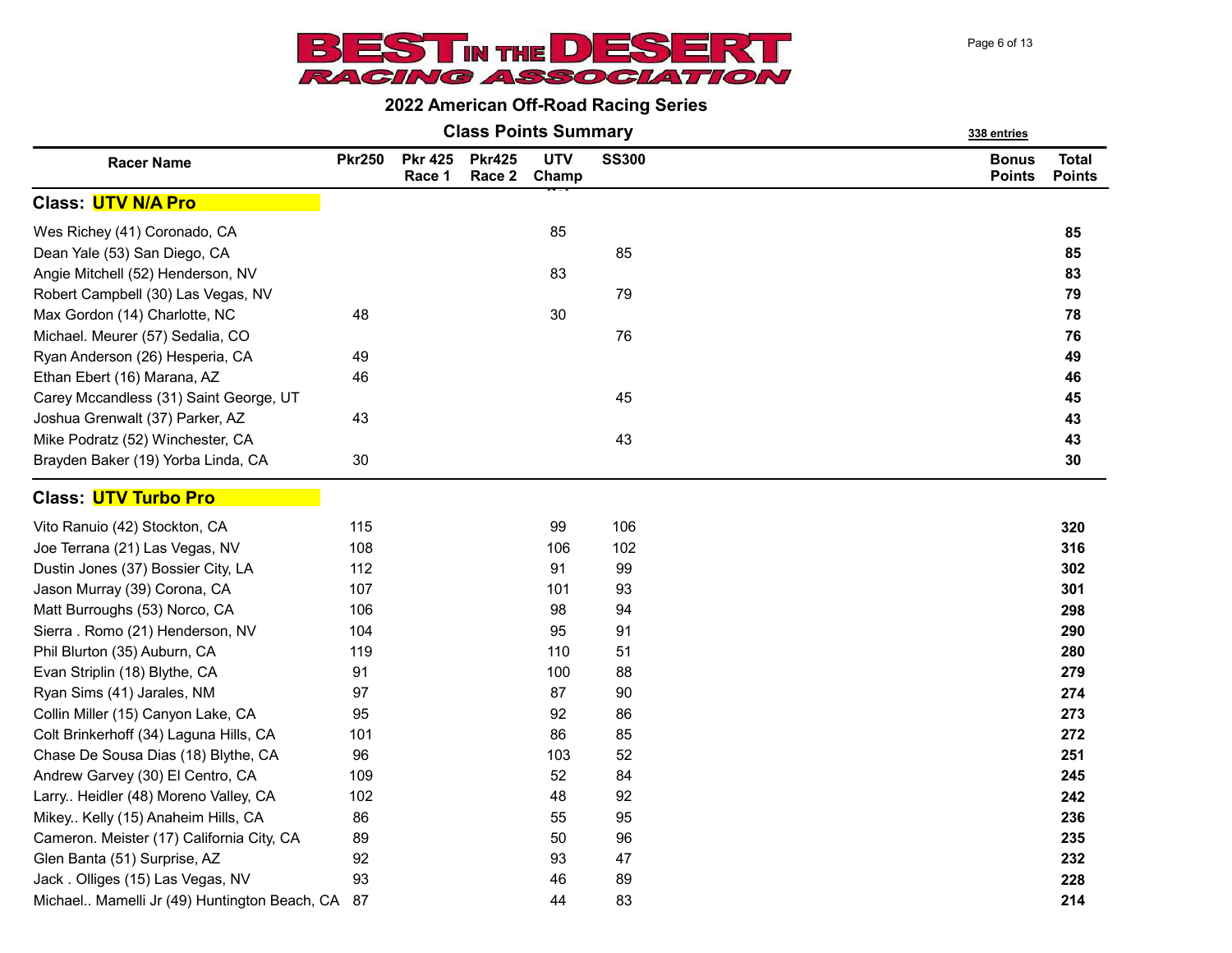

Class Points Summary 338 entries

|                                             |               |                          |                         | oldəə i viritə odinindiy |              | <u>330 enules</u>             |                               |
|---------------------------------------------|---------------|--------------------------|-------------------------|--------------------------|--------------|-------------------------------|-------------------------------|
| <b>Racer Name</b>                           | <b>Pkr250</b> | <b>Pkr 425</b><br>Race 1 | <b>Pkr425</b><br>Race 2 | <b>UTV</b><br>Champ      | <b>SS300</b> | <b>Bonus</b><br><b>Points</b> | <b>Total</b><br><b>Points</b> |
| Class: <mark>UTV Turbo Pro</mark>           |               |                          |                         |                          |              |                               |                               |
| Ryan Piplic (39) Las Vegas, NV              | 105           |                          |                         | 94                       |              |                               | 199                           |
| Bernie Gomez (59) Huntsville, AL            | 94            |                          |                         | 51                       | 45           |                               | 190                           |
| Jacob Peter (15) Canyon Lake, CA            | 48            |                          |                         | 90                       | 49           |                               | 187                           |
| Justin Smith (51) Wittman, AZ               | 50            |                          |                         | 88                       | 44           |                               | 182                           |
| Herman Johnson (50) Rio Rancho, NM          | 99            |                          |                         | 30                       | 48           |                               | 177                           |
| Seth Quintero (19) San Marcos, CA           | 49            |                          |                         | 30                       | 97           |                               | 176                           |
| Holden Heitritter (15) Murrieta, CA         | 98            |                          |                         | 53                       |              |                               | 151                           |
| Bruce. Binnquist (49) Costa Mesa, CA        | 53            |                          |                         | 96                       |              |                               | 149                           |
| Russell Bowers (43) Stockton, CA            | $90\,$        |                          |                         | 45                       |              |                               | 135                           |
| Sam Chournos (20) St George, UT             | 85            |                          |                         | 49                       |              |                               | 134                           |
| Tim Fields (54) Ojai, CA                    | 52            |                          |                         | 47                       | 30           |                               | 129                           |
| Pj Jones (53) Scottsdale, AZ                | 110           |                          |                         |                          |              |                               | 110                           |
| Bud Wahlberg (45) Corning, CA               | 103           |                          |                         |                          |              |                               | 103                           |
| Branden Sims (36) Prescott Valley, AZ       | 51            |                          |                         |                          | 50           |                               | 101                           |
| Keaton Koonce (23) Auburn, CA               | 100           |                          |                         |                          |              |                               | 100                           |
| Mike. Gutierrez (39) Solvang, CA            | 45            |                          |                         | 54                       |              |                               | 99                            |
| Brayden Baker (19) Anaheim, CA              |               |                          |                         | 97                       |              |                               | 97                            |
| Jim Mcbroom (48) Lake Elsinore, CA          |               |                          |                         | 89                       |              |                               | 89                            |
| Dean Wheeler Jr (22) Phoenix, AZ            | 88            |                          |                         |                          |              |                               | 88                            |
| David Kron (44) Hayward, WI                 |               |                          |                         |                          | 87           |                               | 87                            |
| Justin Lambert (47) Bakersfield, CA         | 54            |                          |                         |                          |              |                               | 54                            |
| Kossnar Guenther (17) Mission Viejo, CA     | 47            |                          |                         |                          |              |                               | 47                            |
| Colton Gubler (27) Henderson, NV            |               |                          |                         |                          | 46           |                               | 46                            |
| Jerry. . Herling (57) Yucaipa, CA           | 46            |                          |                         |                          |              |                               | 46                            |
| Savannah Stocking (15) Lake Havasu City, AZ | 44            |                          |                         |                          |              |                               | 44                            |
| Randy Romo (47) Henderson, NV               |               |                          |                         | 43                       |              |                               | 43                            |
| Carlos Leija (32) Vacaville, CA             | 43            |                          |                         |                          |              |                               | 43                            |
| Jorge Vela (44) Cabo San Lucas, MX          | 42            |                          |                         |                          |              |                               | 42                            |
| Kyle Ahrensberg (34) San Diego, CA          | 30            |                          |                         |                          |              |                               | 30                            |
| Jesse Nelson Paso Robles, CA                |               |                          |                         |                          | 30           |                               | 30                            |
| James Moore (40) Farmington, NM             |               |                          |                         |                          | 30           |                               | 30                            |
|                                             |               |                          |                         |                          |              |                               |                               |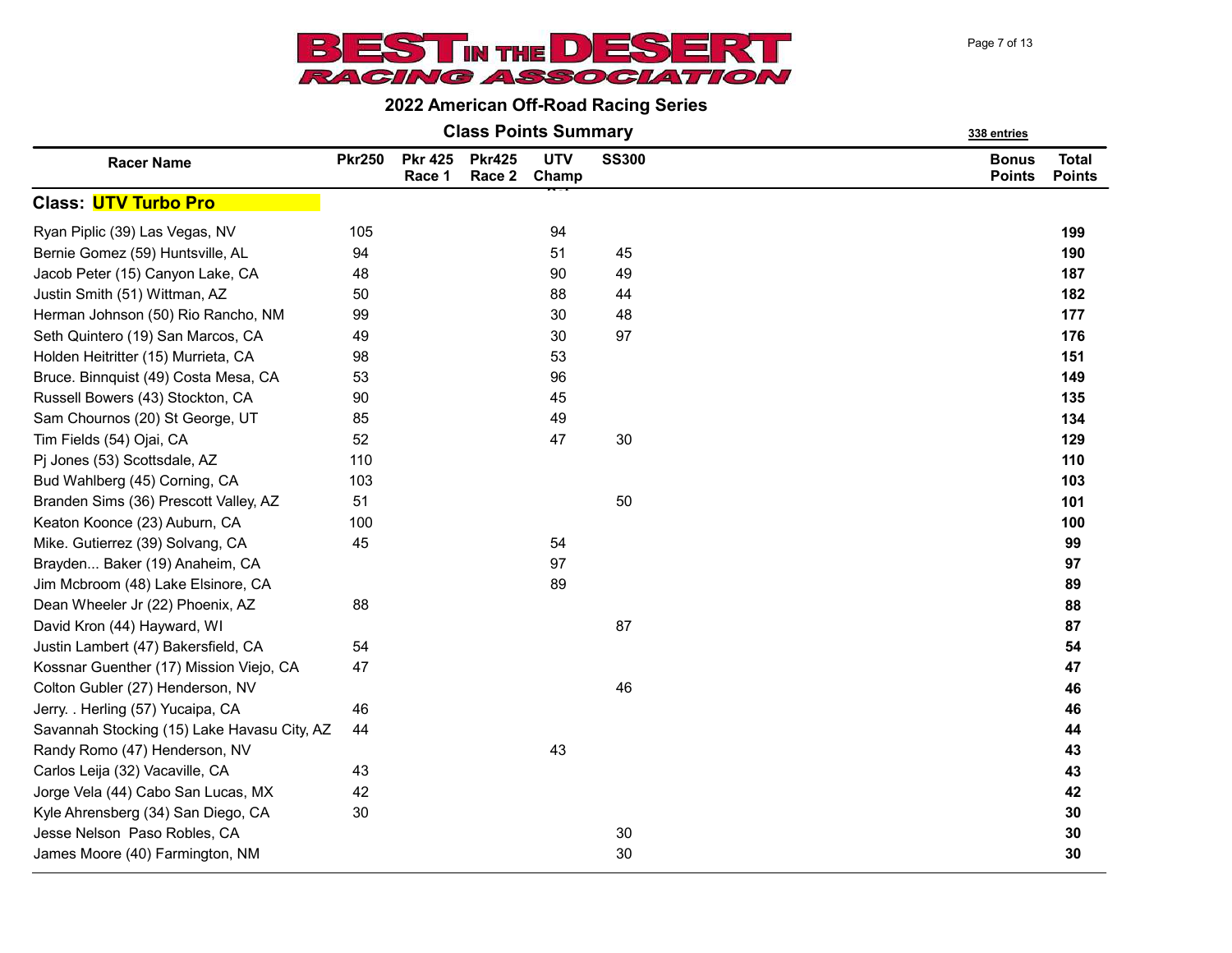Page 8 of 13



| <b>Class Points Summary</b> | 338 entries |
|-----------------------------|-------------|
|                             |             |

|                                        |               |                          |                         |                     |              | ,,,,,,,,,,,                   |                               |
|----------------------------------------|---------------|--------------------------|-------------------------|---------------------|--------------|-------------------------------|-------------------------------|
| <b>Racer Name</b>                      | <b>Pkr250</b> | <b>Pkr 425</b><br>Race 1 | <b>Pkr425</b><br>Race 2 | <b>UTV</b><br>Champ | <b>SS300</b> | <b>Bonus</b><br><b>Points</b> | <b>Total</b><br><b>Points</b> |
| <b>Class: UTV Tro Unl</b>              |               |                          |                         |                     |              |                               |                               |
| Dan Fisher Gilbert, AZ                 | 92            |                          |                         | 81                  | 99           |                               | 272                           |
| Donald Cerrone (39) Edgewood, NM       | 89            |                          |                         | 89                  | 88           |                               | 266                           |
| Trevor Leighton (29) Star, ID          | 81            |                          |                         | 88                  | 92           |                               | 261                           |
| Chris Blais (41) Apple Valley, CA      | 47            |                          |                         | 98                  | 103          |                               | 248                           |
| Jonathan Mcvay (46) Queen Creek, AZ    | 48            |                          |                         | 87                  | 89           |                               | 224                           |
| Michael Mcfayden (16) Redlands, CA     | 46            |                          |                         | 82                  | 96           |                               | 224                           |
| Ken Criswell (56) Conroe, TX           | 86            |                          |                         | 83                  | 51           |                               | 220                           |
| Tom Wilson (51) Peoria, AZ             | 83            |                          |                         | 49                  | 87           |                               | 219                           |
| Mike Deley (43) Manifee, CA            | 99            |                          |                         | 84                  | 30           |                               | 213                           |
| Michael Mack (20) Peoria, AZ           | 80            |                          |                         | 45                  | 83           |                               | 208                           |
| Jamie. Campbell (47) Fallbrook, CA     |               |                          |                         | 91                  | 93           |                               | 184                           |
| Trey Gibbs (21) Murrieta, CA           | 44            |                          |                         | 44                  | 94           |                               | 182                           |
| Josh Blalock (41) Lake Havasu City, AZ | 90            |                          |                         | 48                  |              |                               | 138                           |
| Jesse Gage (32) Lancaster, CA          |               |                          |                         | 47                  | 84           |                               | 131                           |
| Jim. Beaver (41) Parker, AZ            | 95            |                          |                         |                     |              |                               | 95                            |
| Brayden Baker (19) Yorba Linda, CA     |               |                          |                         | 94                  |              |                               | 94                            |
| Joe. Fitos (62) Wellington, FL         |               |                          |                         |                     | 91           |                               | 91                            |
| Jake Derner (36) El Dorado Hills, CA   |               |                          |                         |                     | 90           |                               | 90                            |
| Cameron Ornelas (47) Phoneix, AZ       | 88            |                          |                         |                     |              |                               | 88                            |
| Travis Wells (50) Hurricane, UT        | 87            |                          |                         |                     |              |                               | 87                            |
| Jimmy Walker (54) Barstow, CA          |               |                          |                         | 86                  |              |                               | 86                            |
| Brook Jensen (19) Pinon Hills, CA      |               |                          |                         |                     | 86           |                               | 86                            |
| Garrick Lastra (46) Mesa, AZ           |               |                          |                         | 85                  |              |                               | 85                            |
| Damian Velasco (16) Mission Hills, CA  |               |                          |                         |                     | 85           |                               | 85                            |
| Brent Tipps (56) Keller, TX            | 85            |                          |                         |                     |              |                               | 85                            |
| Kristopher Mccoy (40) Alpine, UT       | 84            |                          |                         |                     |              |                               | 84                            |
| Mitch Jr Guthrie (25) Glendora, CA     | 82            |                          |                         |                     |              |                               | 82                            |
| Steven Poole (59) Quartzsite, AZ       |               |                          |                         |                     | 82           |                               | 82                            |
| Nicholas Shearer (26) Riverside, CA    | 79            |                          |                         |                     |              |                               | 79                            |
| Keaton Koonce (23) Auburn, CA          |               |                          |                         | 30                  | 47           |                               | 77                            |
| Nick Turner (32) Lucerne Valley, CA    |               |                          |                         | 50                  |              |                               | 50                            |
| Ruslan Yankilevich (13) Perris, CA     |               |                          |                         |                     | 50           |                               | 50                            |
| Ryan Piplic (39) Las Vegas, NV         |               |                          |                         |                     | 49           |                               | 49                            |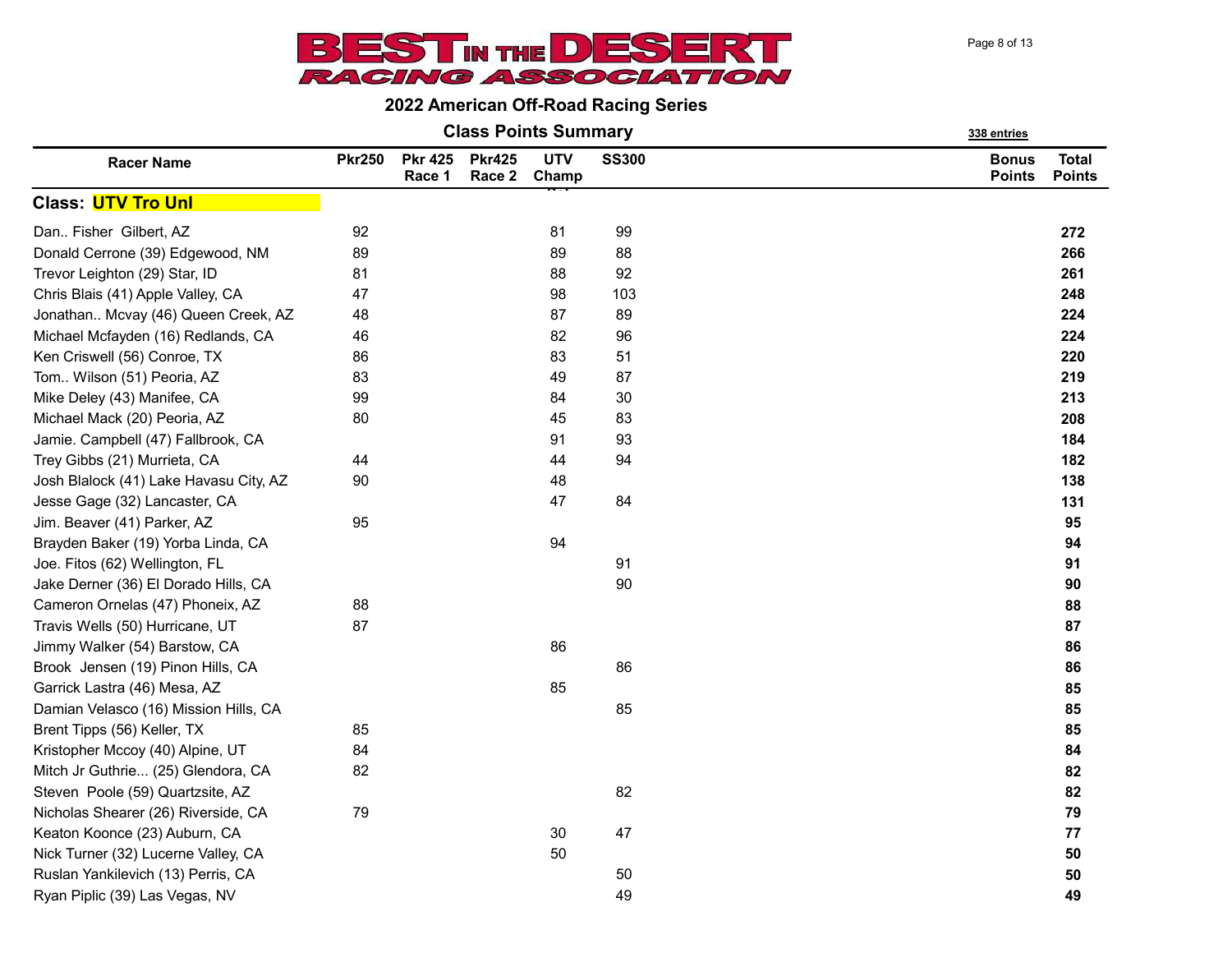



|  |  | <b>Class Points Summary</b> |  |
|--|--|-----------------------------|--|
|--|--|-----------------------------|--|

|                                             |               |                          |                         | <b>Class Points Summary</b> |              | 338 entries                   |                               |
|---------------------------------------------|---------------|--------------------------|-------------------------|-----------------------------|--------------|-------------------------------|-------------------------------|
| <b>Racer Name</b>                           | <b>Pkr250</b> | <b>Pkr 425</b><br>Race 1 | <b>Pkr425</b><br>Race 2 | <b>UTV</b><br>Champ         | <b>SS300</b> | <b>Bonus</b><br><b>Points</b> | <b>Total</b><br><b>Points</b> |
| <b>Class: UTV Tro Unl</b>                   |               |                          |                         |                             |              |                               |                               |
| Corbin Leaverton (21) Nuevo, CA             |               |                          |                         |                             | 48           |                               | 48                            |
| Riley Binnquist (21) Costa Mesa, CA         |               |                          |                         | 46                          |              |                               | 46                            |
| Lacrecia Beurrier (53) Lake Havasu City, AZ |               |                          |                         |                             | 46           |                               | 46                            |
| Jonmark Richardson (42) Glendale, AZ        | 45            |                          |                         |                             |              |                               | 45                            |
| Tim Fitzpatrick (57) Wheatland, CA          |               |                          |                         |                             | 45           |                               | 45                            |
| Branden Sims (36) Prescott Valley, AZ       |               |                          |                         | 43                          |              |                               | 43                            |
| Dennis Lapointe (60) Sulphur, OK            | 43            |                          |                         |                             |              |                               | 43                            |
| Eric Laidlaw (37) Lehi, UT                  | 42            |                          |                         |                             |              |                               | 42                            |
| Kent Pfeiffer (60) Costa Mesa, CA           | 30            |                          |                         |                             |              |                               | 30                            |
| Aspen Chournos (25) St George, UT           |               |                          |                         | 30                          |              |                               | 30                            |
| Jesse Silva (30) Alpine, UT                 |               |                          |                         |                             | 30           |                               | 30                            |
| Randy. Jelleff (58) Beaverton, OR           |               |                          |                         |                             | 30           |                               | 30                            |
| Travis Zollinger (46) Logan, UT             |               |                          |                         |                             | 30           |                               | 30                            |
| Class: UTV Super Stk                        |               |                          |                         |                             |              |                               |                               |
| Mitchell . Alsup Bakersfield, CA            | 84            |                          |                         | 89                          | 88           |                               | 261                           |
| Conner Maxwell (26) Queen Creek, AZ         | 77            |                          |                         | 82                          | 78           |                               | 237                           |
| Logan Gastel (37) Highland, CA              | 80            |                          |                         | 72                          | 74           |                               | 226                           |
| Brock Hanmer (15) Manifee, CA               | 73            |                          |                         | 76                          | 75           |                               | 224                           |
| Alexia Leaming (15) Gilbert, AZ             | 75            |                          |                         | 71                          | 73           |                               | 219                           |
| Chase Carr (14) Canyon Lake, CA             |               |                          |                         | 85                          | 84           |                               | 169                           |
| Kaden Isabella (16) Yuma, AZ                | 42            |                          |                         | 79                          | 42           |                               | 163                           |
| Ernie Ely (38) Peoria, AZ                   |               |                          |                         | 77                          | 81           |                               | 158                           |
| Bella Birchard (15) Banning, CA             |               |                          |                         | 80                          | 77           |                               | 157                           |
| Randy Blume (51) Phoenix, AZ                |               |                          |                         | 78                          | 79           |                               | 157                           |
| Brian Allaire (67) Bouse, AZ                | 74            |                          |                         | 73                          |              |                               | 147                           |
| Jacob Zuccone (17) Clark, CO                |               |                          |                         | 75                          | 41           |                               | 116                           |
| Bill Baker (46) Valencia, CA                |               |                          |                         |                             | 76           |                               | 76                            |
| Erik Reynolds Westminister, CA              |               |                          |                         | 74                          |              |                               | 74                            |
| Jamie. Campbell (47) Fallbrook, CA          | 41            |                          |                         |                             |              |                               | 41                            |

Class: C/T TT

Bj Baldwin (41) Las Vegas, NV 877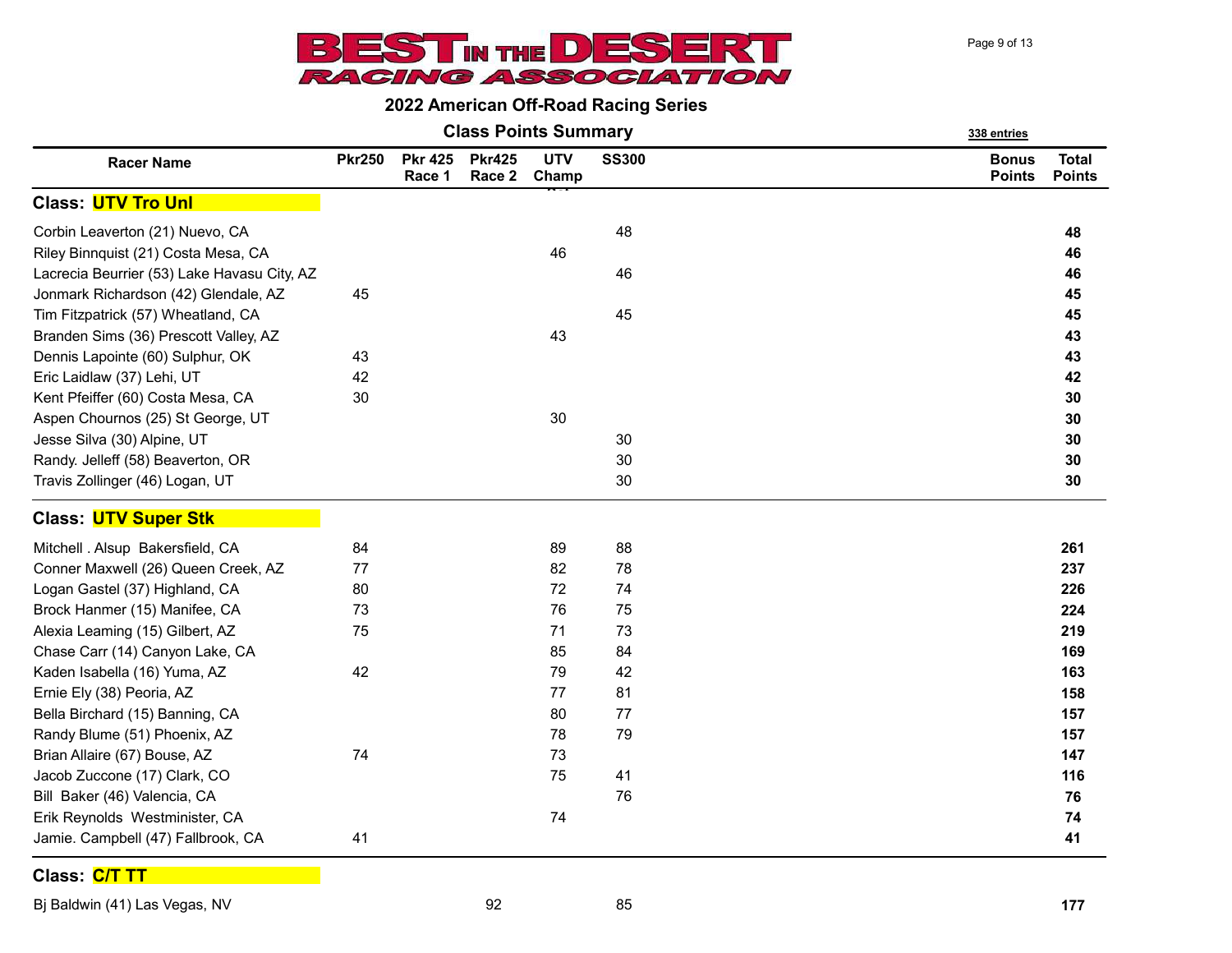Page 10 of 13



|  |  | <b>Class Points Summary</b> |  |
|--|--|-----------------------------|--|
|--|--|-----------------------------|--|

|                                        |               |                          |                         | <b>Class Points Summary</b> | 338 entries  |                               |                               |
|----------------------------------------|---------------|--------------------------|-------------------------|-----------------------------|--------------|-------------------------------|-------------------------------|
| <b>Racer Name</b>                      | <b>Pkr250</b> | <b>Pkr 425</b><br>Race 1 | <b>Pkr425</b><br>Race 2 | <b>UTV</b><br>Champ         | <b>SS300</b> | <b>Bonus</b><br><b>Points</b> | <b>Total</b><br><b>Points</b> |
| Class: C/T TT                          |               |                          |                         |                             |              |                               |                               |
| Nic Whetstone (31) Modesto, CA         |               |                          | 88                      |                             | 75           |                               | 163                           |
| Sterling. Miller (35) Ackerly, TX      |               |                          | 83                      |                             | 78           |                               | 161                           |
| Alex Wacker (40) Decatur, TX           |               |                          | 85                      |                             | 72           |                               | 157                           |
| Kevin Adler (56) Lake Havasu City, AZ  |               |                          | 82                      |                             | 74           |                               | 156                           |
| Kyle Jergensen (42) Perris, CA         |               |                          | 79                      |                             | 71           |                               | 150                           |
| Steve Olliges (59) Las Vegas, NV       |               |                          | 42                      |                             | 81           |                               | 123                           |
| Emil Downey Canton, CT                 |               |                          | 81                      |                             |              |                               | 81                            |
| Corey Keysar (55) Colorado Springs, CO |               |                          | 80                      |                             |              |                               | 80                            |
| Robert Johnston (47) Ooltewah, TN      |               |                          |                         |                             | 76           |                               | 76                            |
| Ryan Prosser (15) Yorba Linda, CA      |               |                          |                         |                             | 73           |                               | 73                            |
| Wade Porter (55) Durham, CA            |               |                          | 48                      |                             |              |                               | 48                            |
| Dean Taylor (63) Texico, NM            |               |                          | 47                      |                             |              |                               | 47                            |
| Dave Taylor (48) Page, AZ              |               |                          | 46                      |                             |              |                               | 46                            |
| Drew Wentz (37) Tucson, AZ             |               |                          | 45                      |                             |              |                               | 45                            |
| Josh De Jong (33) San Jacinto, CA      |               |                          | 44                      |                             |              |                               | 44                            |
| Jonathan Brenthel (35) Perris, CA      |               |                          | 43                      |                             |              |                               | 43                            |
| Kevin Thompson (48) New Braunfels, AZ  |               |                          | 41                      |                             |              |                               | 41                            |
| Class: C/T 6100 Spec                   |               |                          |                         |                             |              |                               |                               |
| Brent Fox (54) Highland, UT            |               |                          | 88                      |                             | 90           |                               | 178                           |
| Bryan Scheible (58) Georgetown, TX     |               |                          | 83                      |                             | 84           |                               | 167                           |
| Conner Mcmullen (21) Peoria, AZ        |               |                          | 92                      |                             | 74           |                               | 166                           |
| Jerry Herling (57) Yucaipa, CA         |               |                          | 80                      |                             | 81           |                               | 161                           |
| Rodney Huband (40) Austin, TX          |               |                          | 77                      |                             | 78           |                               | 155                           |
| David Ziegler (47) Reno, NV            |               |                          | 79                      |                             | 75           |                               | 154                           |
| Sam Berri (68) Murphys, CA             |               |                          | 42                      |                             | 85           |                               | 127                           |
| Joseph Herling (20) Hemet, CA          |               |                          | 45                      |                             | 79           |                               | 124                           |
| Rj. Merritt (26) Parker, AZ            |               |                          | 30                      |                             | 83           |                               | 113                           |
| Justin "bean" Smith (37) Las Vegas, NV |               |                          |                         |                             | 94           |                               | 94                            |
| Miles. Miller (20) San Clemente, CA    |               |                          |                         |                             | 87           |                               | 87                            |
| Justin Blower (43) San Clemente, CA    |               |                          | 85                      |                             |              |                               | 85                            |
| Steve Restivo (53) Yoba Linda, CA      |               |                          | 82                      |                             |              |                               | 82                            |
| Bear Nunley (21) Tulare, CA            |               |                          |                         |                             | 82           |                               | 82                            |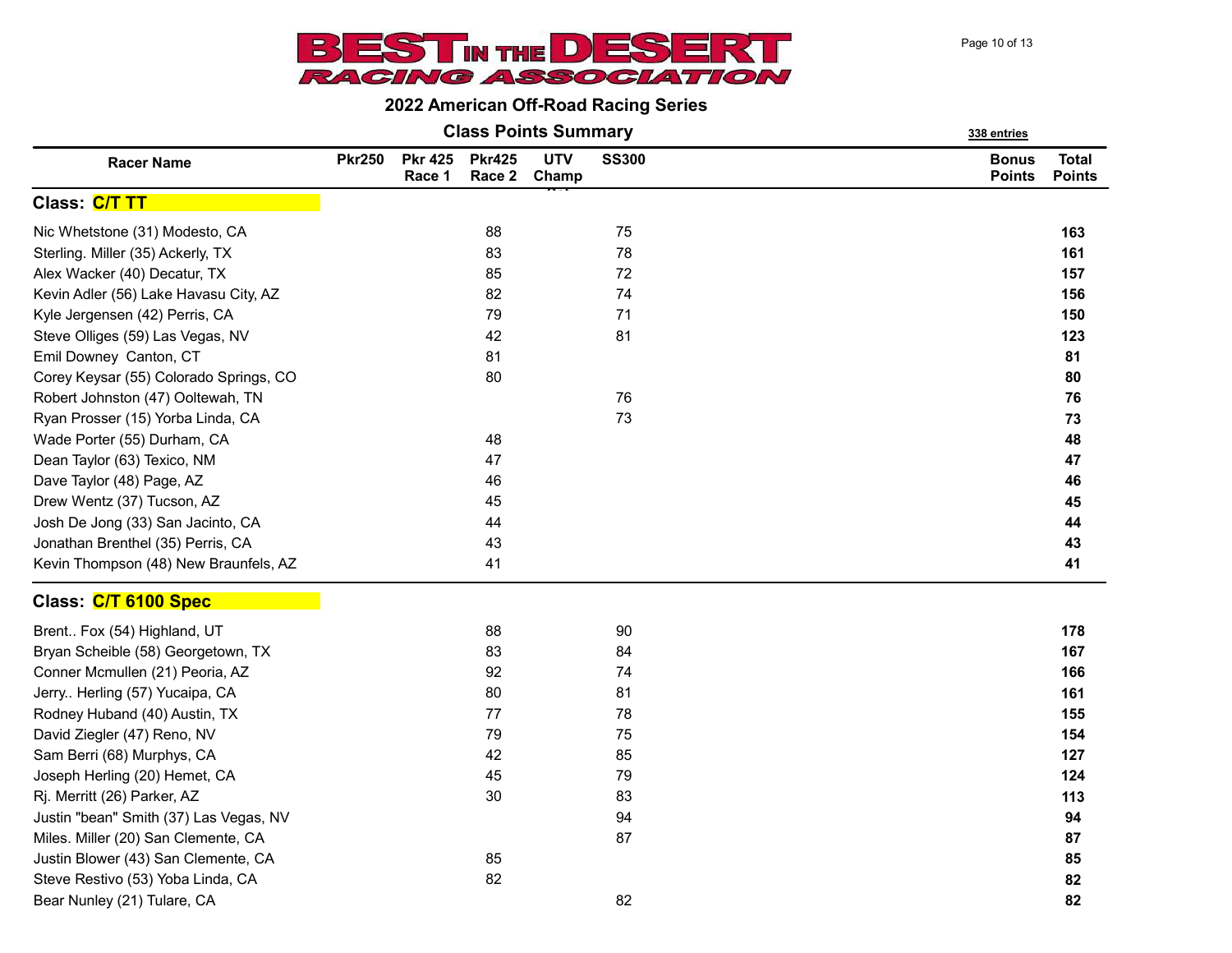

Class Points Summary 338 entries

|                                        |               |                          |                         | Giass Politis Sullillialy | 338 entries  |                               |                               |
|----------------------------------------|---------------|--------------------------|-------------------------|---------------------------|--------------|-------------------------------|-------------------------------|
| <b>Racer Name</b>                      | <b>Pkr250</b> | <b>Pkr 425</b><br>Race 1 | <b>Pkr425</b><br>Race 2 | <b>UTV</b><br>Champ       | <b>SS300</b> | <b>Bonus</b><br><b>Points</b> | <b>Total</b><br><b>Points</b> |
| Class: C/T 6100 Spec                   |               |                          |                         |                           |              |                               |                               |
| Matt Laughlin (37) Laughlin, NV        |               |                          | 81                      |                           |              |                               | 81                            |
| Chase Barbieri (17) Scottsdale, AZ     |               |                          |                         |                           | 80           |                               | 80                            |
| Brandon Gully (29) Mereta, TX          |               |                          | 78                      |                           |              |                               | 78                            |
| Joe Lombardo (59) Las Vegas, NV        |               |                          |                         |                           | 77           |                               | 77                            |
| Jim Corcoran (50) Pinehurst, AZ        |               |                          |                         |                           | 76           |                               | 76                            |
| Josh Horschel (30) Springville, NY     |               |                          |                         |                           | 73           |                               | 73                            |
| Cole Szlauko (19) Lakeway, TX          |               |                          |                         |                           | 72           |                               | 72                            |
| Tanner Courier (16) Brawley, CA        |               |                          | 46                      |                           |              |                               | 46                            |
| Patrick. Whitt (48) Bayfield, CO       |               |                          | 44                      |                           |              |                               | 44                            |
| Scott Shields (46) El Cajon, CA        |               |                          | 43                      |                           |              |                               | 43                            |
| Burt Jenner (43) Los Angeles, CA       |               |                          |                         |                           | 41           |                               | 41                            |
| Class: C/T Stk Full                    |               |                          |                         |                           |              |                               |                               |
| Sean Berryman (36) Reno, NV            |               | 77                       |                         |                           | 77           |                               | 154                           |
| Class: C/T Tro Lite                    |               |                          |                         |                           |              |                               |                               |
| Jeremy Crandall (48) San Dimas, CA     |               | 78                       |                         |                           |              |                               | 78                            |
| Dave. Taylor (48) Page, AZ             |               | 74                       |                         |                           |              |                               | 74                            |
| Class: C/T Lim Mid                     |               |                          |                         |                           |              |                               |                               |
| Bryson Bossley (25) Mesquite, NV       |               |                          |                         |                           | 77           |                               | ${\bf 77}$                    |
| Class: C/T Stk Mid                     |               |                          |                         |                           |              |                               |                               |
| Chad. Hall (59) Reno, NV               |               | 77                       |                         |                           | 77           |                               | 154                           |
| Class: C/T Unl Car                     |               |                          |                         |                           |              |                               |                               |
| Chip Prescott (57) Fallbrook, CA       |               |                          | 80                      |                           |              |                               | 80                            |
| Cole Barbieri (24) Ukiah,              |               |                          |                         |                           | 79           |                               | 79                            |
| Don Hatch (59) Orange, CA              |               |                          | 76                      |                           |              |                               | 76                            |
| Mitch Jr Gutherie (25) Glendora, CA    |               |                          |                         |                           | 75           |                               | 75                            |
| Bill Wingerning (63) Rolling Hills, CA |               |                          | 43                      |                           |              |                               | 43                            |
| Bruce Binnquist (49) Costa Mesa, CA    |               |                          |                         |                           | 42           |                               | 42                            |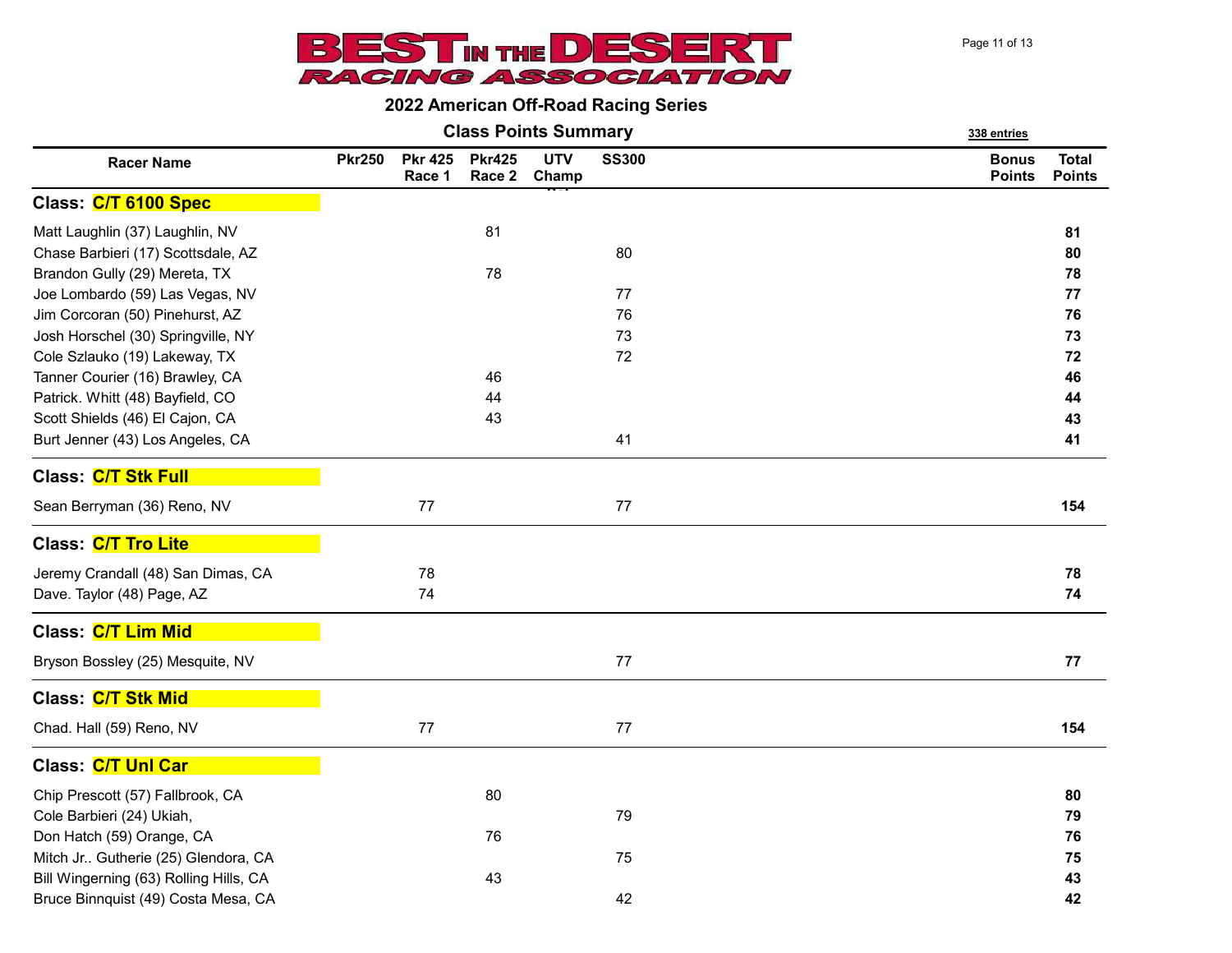

Page 12 of 13

|                                            |               |                          |                         | <b>Class Points Summary</b> |              | 338 entries                   |                               |
|--------------------------------------------|---------------|--------------------------|-------------------------|-----------------------------|--------------|-------------------------------|-------------------------------|
| <b>Racer Name</b>                          | <b>Pkr250</b> | <b>Pkr 425</b><br>Race 1 | <b>Pkr425</b><br>Race 2 | <b>UTV</b><br>Champ         | <b>SS300</b> | <b>Bonus</b><br><b>Points</b> | <b>Total</b><br><b>Points</b> |
| Class: C/T Unl Car                         |               |                          |                         |                             |              |                               |                               |
| Jeremy Davis (21) Chino Hills, CA          |               |                          | 41                      |                             |              |                               | 41                            |
| Class: C/T 6200 Spec                       |               |                          |                         |                             |              |                               |                               |
| Nick Carolan (32) Tuscon, AZ               |               |                          | 79                      |                             |              |                               | 79                            |
| Charlie Peltzer (54) Temecula, CA          |               |                          | 75                      |                             |              |                               | 75                            |
| Jon Largent (56) Riverside, CA             |               |                          | 72                      |                             |              |                               | ${\bf 72}$                    |
| Class: C/T 1000 Lim C                      |               |                          |                         |                             |              |                               |                               |
| Preston Brigman (36) Lehi, UT              |               | 91                       |                         |                             | 83           |                               | 174                           |
| James Ford (53) Topock, AZ                 |               | 87                       |                         |                             | 72           |                               | 159                           |
| Michael R Taylor (28) Homeland, CA         |               | 78                       |                         |                             | 76           |                               | 154                           |
| John Van Hattem (41) Loveland, CO          |               | 77                       |                         |                             | 41           |                               | 118                           |
| Keith Waibel (59) Lake Havasu City, AZ     |               | 84                       |                         |                             |              |                               | 84                            |
| Brian. Crawford (32) Blythe, CA            |               | 82                       |                         |                             |              |                               | 82                            |
| Jared Sallenbach (30) Huntington Beach, CA |               | 81                       |                         |                             |              |                               | 81                            |
| Hank Winter (61) Tucson, AZ                |               | 80                       |                         |                             |              |                               | 80                            |
| Jorge Trevino (25) Parker, AZ              |               | 79                       |                         |                             |              |                               | 79                            |
| Peter Hajas (62) Wayzata, MN               |               |                          |                         |                             | 79           |                               | 79                            |
| Bob Elio (54) Mesa, AZ                     |               | 76                       |                         |                             |              |                               | 76                            |
| Nate Ortiz (35) Peoria, AZ                 |               | 75                       |                         |                             |              |                               | 75                            |
| Mike Coulter (51) Las Vegas, NV            |               |                          |                         |                             | 74           |                               | 74                            |
| Michael Layne Las Vegas, NV                |               |                          |                         |                             | 73           |                               | 73                            |
| Mark Lewis (62) Lakeville, MN              |               | 44                       |                         |                             |              |                               | 44                            |
| Alex Prinster (39) Statesville, NC         |               | 43                       |                         |                             |              |                               | 43                            |
| Roger Starkey Jr, (38) Scottsdale, AZ      |               | 42                       |                         |                             |              |                               | 42                            |
| Carib Potts (15) Scottsdale, AZ            |               | 41                       |                         |                             |              |                               | 41                            |
| Class: C/T Baja                            |               |                          |                         |                             |              |                               |                               |
| Ray Promer (45) Long Beach, CA             |               | 77                       |                         |                             |              |                               | ${\bf 77}$                    |
| Class: C/T Class 8                         |               |                          |                         |                             |              |                               |                               |
| Dave Shoppe (78) Lake Havasu, AZ           |               | $77 \,$                  |                         |                             | 77           |                               | 154                           |